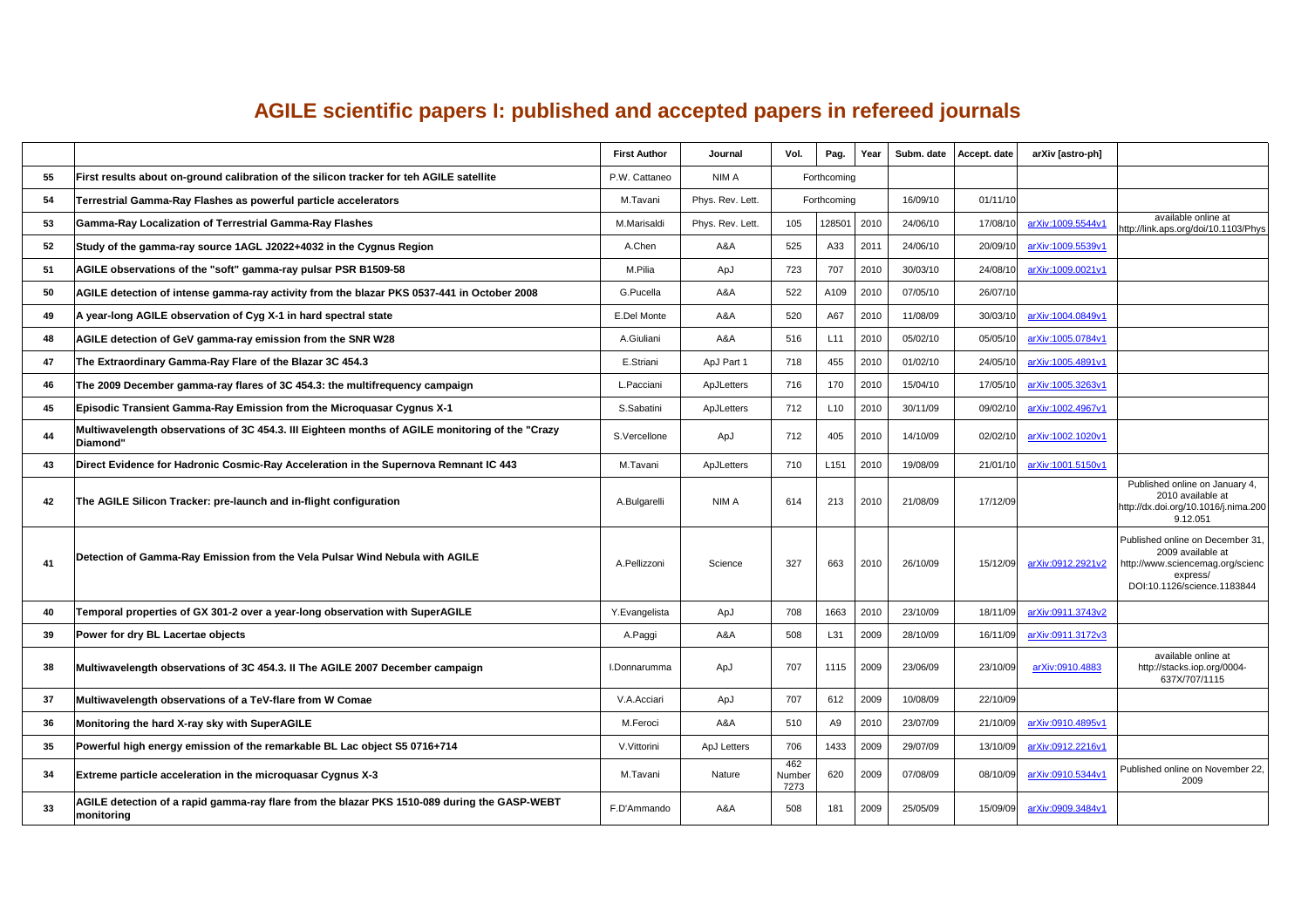| available at                                                      |  |
|-------------------------------------------------------------------|--|
| http://www.sif.it/SIF/it/portal/attivita/<br>saggiatore/econtents |  |
|                                                                   |  |
|                                                                   |  |
|                                                                   |  |
|                                                                   |  |
|                                                                   |  |
|                                                                   |  |
|                                                                   |  |
|                                                                   |  |
|                                                                   |  |
|                                                                   |  |
|                                                                   |  |
|                                                                   |  |
|                                                                   |  |
|                                                                   |  |
|                                                                   |  |
|                                                                   |  |
|                                                                   |  |
|                                                                   |  |
|                                                                   |  |
|                                                                   |  |
|                                                                   |  |
|                                                                   |  |
|                                                                   |  |
|                                                                   |  |
|                                                                   |  |
|                                                                   |  |
|                                                                   |  |
|                                                                   |  |
|                                                                   |  |

| 32        | Detection of the terrestrial gamma-ray flashes up to 40 MeV by the AGILE satellite                              | M.Marisaldi        | <b>JGR</b>          | 115 | A00E13 2010      |      | 30/05/09 | 11/09/09 |                            |                               |
|-----------|-----------------------------------------------------------------------------------------------------------------|--------------------|---------------------|-----|------------------|------|----------|----------|----------------------------|-------------------------------|
| 31        | AGILE Detection of Delayed Gamma-Ray Emission from the Short Gamma-Ray Burst GRB 090510                         | A.Giuliani         | <b>ApJ Letters</b>  | 708 | L84              | 2010 | 13/08/09 | 11/09/09 | arXiv:0908.1908v1          |                               |
| 30        | <b>SSC radiation in BL Lac sources, the end of the tether</b>                                                   | A.Paggi            | A&A                 | 504 | 821              | 2009 | 16/07/09 | 12/07/09 | arXiv:0907.2863v1          |                               |
| <b>29</b> | First AGILE Catalog of High Confidence Gamma-Ray Sources                                                        | C. Pittori         | A&A                 | 506 | 1563             | 2009 | 17/02/09 | 30/07/09 | arXiv:0902.2959            |                               |
| 28        | The Agile space mission                                                                                         | M. Tavani          | Il Nuovo Saggiatore | 25  | 41               | 2009 |          | 13/07/09 |                            | a<br>http://www.sif<br>saggia |
| <b>27</b> | Detection of Gamma-Ray Emission from the Eta-Carinae Region                                                     | M. Tavani          | ApJLetters          | 698 | L <sub>142</sub> | 2009 |          | 16/03/09 | arXiv:0904.2736v2          |                               |
| <b>26</b> | Discovery of New Gamma-Ray Pulsars with AGILE                                                                   | A. Pellizzoni      | <b>ApJLetters</b>   | 695 | 115              | 2009 |          |          | 27/02/09 arXiv:0902.2959v2 |                               |
| <b>25</b> | MAGIC upper limits to the VHE gamma-ray flux of 3C 454.3                                                        | H. Anderhub        | A&A                 | 498 | 83               | 2009 |          |          | 06/02/09 arXiv:0811.1680v1 |                               |
| 24        | The June 2008 flare of Markarian 421 from optical to TeV energies                                               | I.Donnarumma       | ApJ                 | 691 | L <sub>13</sub>  | 2009 |          |          | 04/12/08 arXiv:0812.1500v1 |                               |
| 23        | <b>The AGILE Mission</b>                                                                                        | M. Tavani          | A&A                 | 502 | 995              | 2009 |          | 27/11/08 | arXiv:0807.4254            |                               |
| 22        | High energy variability of 3C 273 during the AGILE multiwavelength campaign of December 2007 -<br>January 2008  | L.Pacciani         | A&A                 | 494 | 49               | 2009 |          | 26/10/08 | arXiv:0811.0593            |                               |
| 21        | AGILE observation of a gamma-ray flare from the blazar 3C 279                                                   | A.Giuliani         | A&A                 | 494 | 509              | 2009 |          | 10/10/08 | arXiv:0810.2189            |                               |
| <b>20</b> | AGILE detection of intense gamma-ray emission from the blazar PKS 1510-089                                      | G.Pucella          | A&A                 | 491 | L21              | 2008 |          | 05/10/08 | arXiv:0810.1676            |                               |
| 19        | High-Resolution Timing Observations of Spin-Powered Pulsars with the AGILE gamma-ray telescope                  | A.Pellizzoni       | ApJ                 | 691 | 1618             | 2009 |          | 5/10/08  | arXiv:0810.1516            |                               |
| <b>18</b> | Discovery of High-Energy Gamma-Ray Pulsations from PSR J2021+3651 with AGILE                                    | J.P.Halpern        | <b>ApJ Letters</b>  | 688 | L33              | 2008 |          | 30/09/08 | arXiv:0810.0008            |                               |
| 17        | The two INTEGRAL X-ray transients IGR J17091-3624 and IGR J17098-3628:a multiwavelength long-term<br>∣campaign  | F.Capitanio        | ApJ                 | 690 | 1621             | 2008 |          | 12/09/08 | arXiv:0809.2180            |                               |
| 16        | Multiwavelength observations of 3C 454.3. I. The AGILE 2007 November campaign on the "Crazy<br><b>Diamond"</b>  | S.Vercellone       | ApJ                 | 690 | 1018             | 2009 |          | 09/09/08 | arXiv:0809.1737            |                               |
| <b>15</b> | AGILE detection of delayed gamma-ray emission from GRB 080514B                                                  | A.Giuliani         | A&A                 | 491 | L25              | 2008 |          | 08/09/08 | arXiv:0809.1230            |                               |
| 14        | Design and construction of the Mini-Calorimeter of the AGILE satellite                                          | C.Labanti          | <b>NIMA</b>         | 598 | 470              | 2009 |          | 04/09/08 | arXiv:0810.1842            |                               |
| 13        | AGILE detection of variable gamma-ray activity from the blazar S5 0716+714 in September-October 2007            | A.Chen             | A&A                 | 489 | L37              | 2008 |          | 18/08/08 | <u>arXiv:0808.4053</u>     |                               |
| $12$      | Gamma-ray burst detection with the AGILE mini-calorimeter                                                       | M.Marisaldi        | A&A                 | 490 | 1151             | 2008 |          | 13/08/08 | arXiv:0809.3917            |                               |
| $11$      | Long-term AGILE monitoring of the puzzling gamma-ray source 3EG J1835+5918                                      | A.Bulgarelli       | A&A                 | 489 | L17              | 2008 |          | 13/08/08 | arXiv:0808.3464            |                               |
| 10        | <b>Search of GRB with AGILE Minicalorimeter</b>                                                                 | F. Fuschino        | <b>NIMA</b>         | 588 | 17               | 2008 |          | 01/04/08 |                            |                               |
|           | The AGILE space mission                                                                                         | M.Tavani           | <b>NIMA</b>         | 588 | 52               | 2008 |          | 26/07/08 | <u>arXiv:0807.4254v1</u>   |                               |
|           | AGILE and Swift simultaneous observations of the blazar S50716+714 during the bright flare of October <br> 2007 | P.Giommi           | A&A                 | 487 | L49              | 2008 |          | 11/06/08 | arXiv:0806.1855            |                               |
|           | Imaging X-ray sources at a finite distance in coded-mask instruments                                            | I.Donnarumma       | Ap Opt              | 47  | 3513             | 2008 |          | 23/05/08 | <u>arXiv:0807.0518v1</u>   |                               |
|           | The high activity of 3C 454.3 in autumn 2007. Monitoring by the WEBT during the AGILE detection                 | <b>C.M.Raiteri</b> | A&A                 | 485 | L17              | 2008 |          | 09/05/08 | <u>arXiv:0805.1983v1</u>   |                               |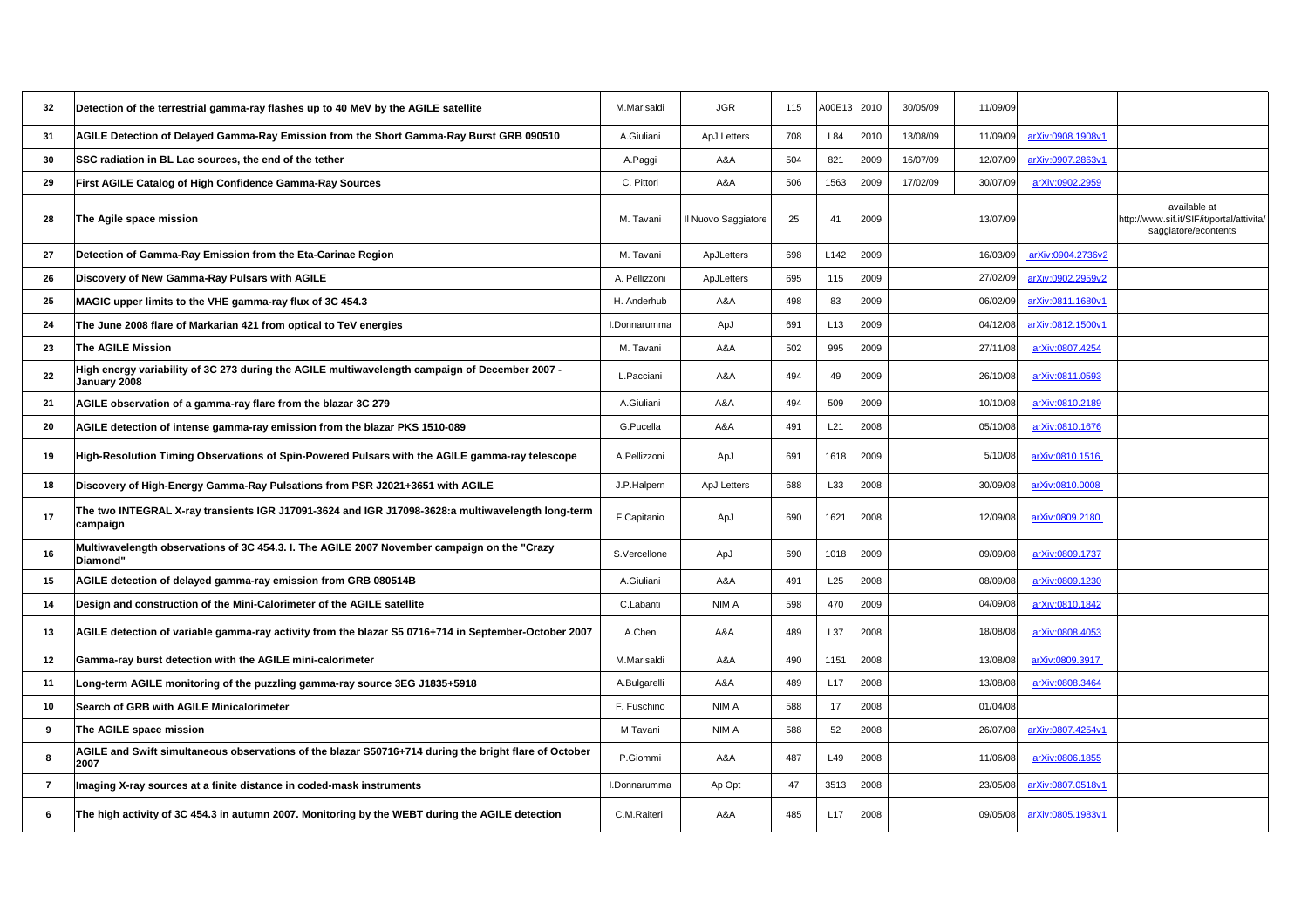| Threshold equalization algorithm for the XAA1.2 ASICs and its application to SuperAGILE X-ray imager | L.Pacciani         | <b>NIMA</b>        | $ 593 $ Issue | 367 | 2008 | 02/05/08 |                          |
|------------------------------------------------------------------------------------------------------|--------------------|--------------------|---------------|-----|------|----------|--------------------------|
| Multifrequency monitoring of the blazar 0716+714 during the GASP-WEBT-AGILE campaign of 2007         | M.Villata          | A&A                | 481           |     | 2008 | 15/02/08 | <u>arXiv:0802.3012v2</u> |
| AGILE detection of a strong gamma-ray flare from the blazar 3C 454.3                                 | S.Vercellone       | <b>ApJ Letters</b> | 676           | L13 | 2008 | 08/02/08 | arXiv:0802.1709          |
| GRB 070724B: the first Gamma Ray Burst localized by SuperAGILE and its Swift X-ray afterglow         | <b>E.Del Monte</b> | A&A                | 478           |     | 2008 | 04/12/07 | arXiv:0712.0500v1        |
| SuperAGILE: the hard X-ray imager for the AGILE space mission                                        | M.Feroci           | <b>NIMA</b>        | 581           | 728 | 2007 | 30/07/07 | arXiv:0708.0123          |
|                                                                                                      |                    |                    |               |     |      |          |                          |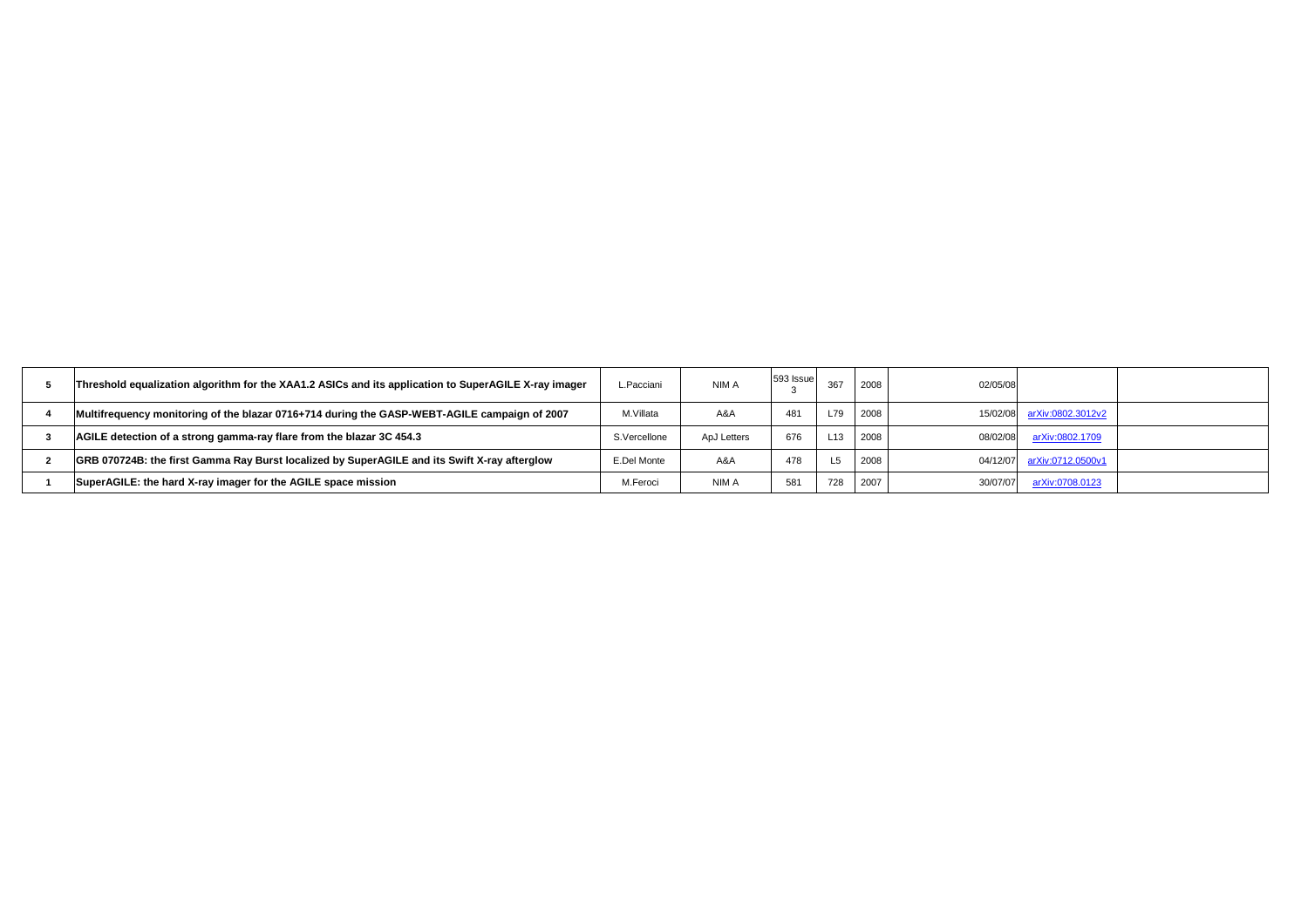## **AGILE scientific papers II: Conference Proceedings papers**

|    |                                                                            | <b>First Author</b>  | <b>Journal</b>                                                    | Vol.<br>Pag. | Year     | Subm. date   Accept. date  <br>arXiv [astro-ph] |                                                                                                                                    |
|----|----------------------------------------------------------------------------|----------------------|-------------------------------------------------------------------|--------------|----------|-------------------------------------------------|------------------------------------------------------------------------------------------------------------------------------------|
| 39 | <b>AGILE observation of Terrestrial Gamma-ray Flashes</b>                  | M.Marisaldi          | Nuovo Cimento C                                                   |              | 03/12/10 |                                                 | Proceedings of SCINEGHE 2010,<br>Sept. 8-10. 2010, Trieste                                                                         |
| 38 | Gamma-ray blazars: the view from AGILE                                     | F.D'Ammando          | <b>Elsevier</b>                                                   |              |          |                                                 | Proceedings of the 38th COSPAR<br>Meeting, July 18-25, 2010, Bremen                                                                |
| 37 | <b>AGILE GRBs: detections and upper limits</b>                             | E.Moretti            | Proceedings of the<br>7th AGILE<br>Workshop                       |              | 15/10/10 |                                                 | Proceedings of the 7th AGILE<br>Workshop, Sept 29-Oct 1, 2009,<br>Esrin, Frascati, Rome                                            |
| 36 | The AGILE Multi-wavelength Program                                         | S.Vercellone         | Proceedings of the<br>7th AGILE<br>Workshop                       |              | 15/09/10 |                                                 | Proceedings of the 7th AGILE<br>Workshop, Sept 29-Oct 1, 2009,<br>Esrin, Frascati, Rome                                            |
| 35 | <b>Concluding Remarks</b>                                                  | <b>G.Barbiellini</b> | Proceedings of the<br>7th AGILE<br>Workshop                       |              | 12/05/10 |                                                 | Proceedings of the 7th AGILE<br>Workshop, Sept 29-Oct 1, 2009,<br>Esrin, Frascati, Rome                                            |
| 34 | The GeV-TeV connection: Mrk 421, W Comae and PG 1553+113                   | I.Donnarumma         | Proceedings of the<br>7th AGILE<br>Workshop                       |              | 05/03/10 |                                                 | Proceedings of the 7th AGILE<br>Workshop, Sept 29-Oct 1, 2009,<br>Esrin, Frascati, Rome                                            |
| 33 | <b>The AGILE Science Alert System (ASAS)</b>                               | M.Trifoglio          | Proceedings of the<br>7th AGILE<br>Workshop                       |              | 15/02/10 |                                                 | Proceedings of the 7th AGILE<br>Workshop, Sept 29-Oct 1, 2009,<br>Esrin, Frascati, Rome<br>Proceedings of the 7th AGILE            |
| 32 | Observations of Gamma-Ray Pulsars with AGILE                               | A.Pellizzoni         | Proceedings of the<br>7th AGILE<br>Workshop<br>Proceedings of the |              | 29/01/10 |                                                 | Workshop, Sept 29-Oct 1, 2009,<br>Esrin, Frascati, Rome<br>Proceedings of the 7th AGILE                                            |
| 31 | <b>Power from Dry BL Lacs</b>                                              | A Paggi              | 7th AGILE<br>Workshop<br>Proceedings of the                       |              | 24/01/10 |                                                 | Workshop, Sept 29-Oct 1, 2009,<br>Esrin, Frascati, Rome<br>Proceedings of the 7th AGILE                                            |
| 30 | <b>AGILE and Terrestrial Gamma-Ray Flashes</b>                             | M.Marisaldi          | 7th AGILE<br>Workshop<br>Proceedings of the                       |              | 25/01/10 |                                                 | Workshop, Sept 29-Oct 1, 2009,<br>Esrin, Frascati, Rome<br>Proceedings of the 7th AGILE                                            |
| 29 | The remarkable short GRB 090510                                            | F.Fuschino           | 7th AGILE<br>Workshop<br>Proceedings of the                       |              | 25/01/10 |                                                 | Workshop, Sept 29-Oct 1, 2009,<br>Esrin, Frascati, Rome<br>Proceedings of the 7th AGILE                                            |
| 28 | Colliding Wind Binaries with AGILE: the Case of the Carina Region          | S.Sabatini           | 7th AGILE<br>Workshop<br>Proceedings of the                       |              | 15/01/10 |                                                 | Workshop, Sept 29-Oct 1, 2009,<br>Esrin, Frascati, Rome<br>Proceedings of the 7th AGILE                                            |
| 27 | Multiwavelength observations of the powerful gamma-ray blazar PKS 1510-089 | F.D'Ammando          | 7th AGILE<br>Workshop<br>Proceedings of the                       |              | 15/01/10 |                                                 | Workshop, Sept 29-Oct 1, 2009,<br>Esrin, Frascati, Rome<br>Proceedings of the 7th AGILE                                            |
| 26 | High power from the remarkable BL Lac S5 0716+714                          | V. Vittorini         | 7th AGILE<br>Workshop                                             |              | 14/01/10 |                                                 | Workshop, Sept 29-Oct 1, 2009,<br>Esrin, Frascati, Rome                                                                            |
| 25 | The AGILE Mission: the first 2 years                                       | M.Tavani             | <b>POS</b>                                                        |              | 15/02/10 |                                                 | Proceedings of Integral Workshop<br>"The Extreme Sky: Sampling the<br>Universe above 10 KeV" October<br>13-17, 2009 Otranto, Italy |
| 24 | The AGILE Mission: the first 2 years                                       | M.Tavani             | NIM A                                                             |              | 11/12/09 |                                                 | Proceedings of RICAP 2009 May<br>13-15, 2009 Monteporzio, Rome                                                                     |
| 23 | Gamma-Ray Astrophysics and Terrestrial Physics with the AGILE Mission      | M.Tavani             | Proceedings of<br><b>ICRC 2009</b>                                |              | 09/12/09 |                                                 | Proceedings of 31st ICRC July 7-<br>15, 2009 Lodz, Poland                                                                          |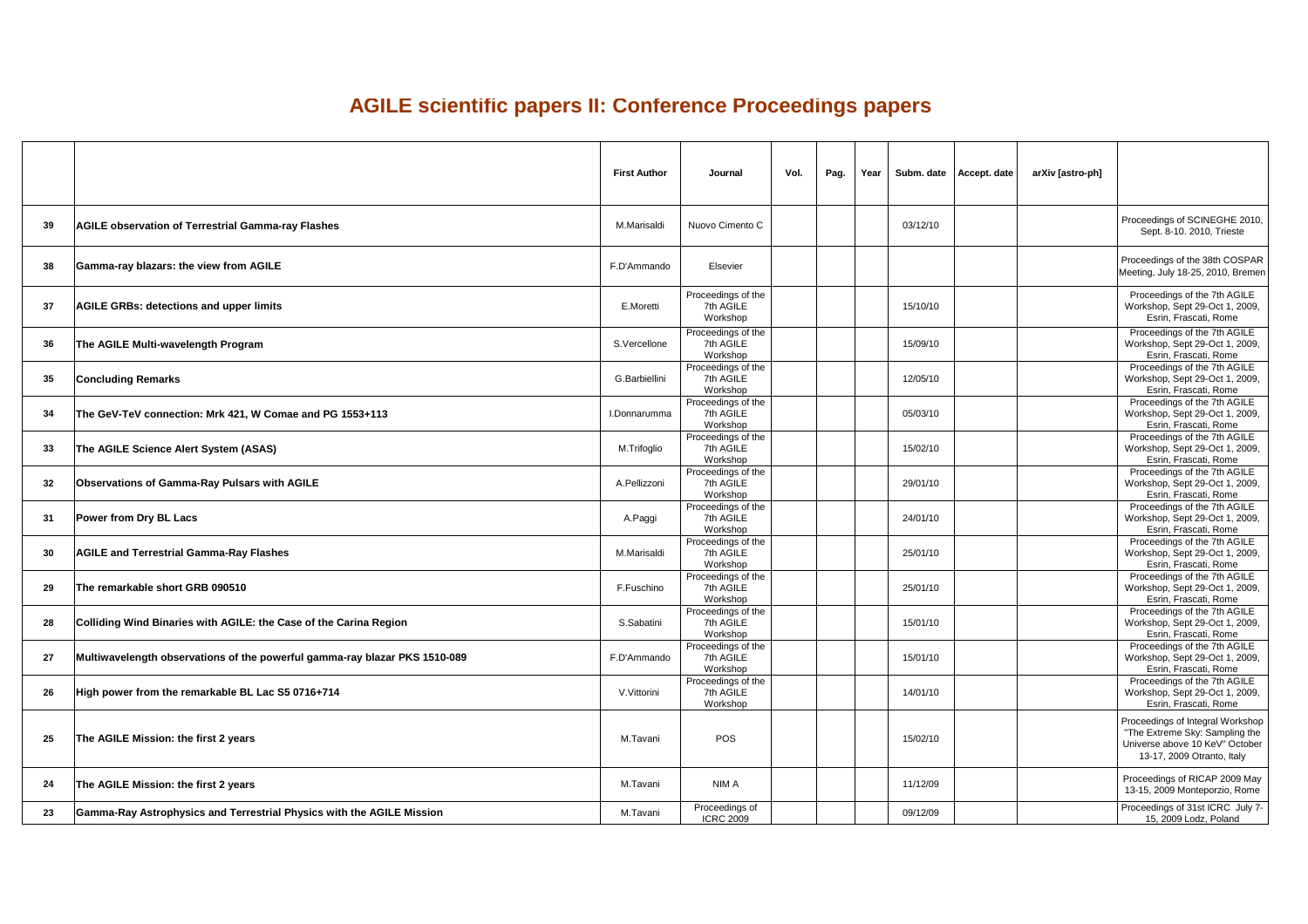**process** of the Workshop on 'ariability across the netic Spectrum April 22alaiseau, France online tp://pos.sissa.it

gs of the Workshop on 'ariability across the netic Spectrum April 22alaiseau, France online ttp://pos.sissa.it

|                |                                                                                                              |                    |                                          |                     |          |          |                          | Proceedings of X-Ray Astronomy                                                                                                                                                    |
|----------------|--------------------------------------------------------------------------------------------------------------|--------------------|------------------------------------------|---------------------|----------|----------|--------------------------|-----------------------------------------------------------------------------------------------------------------------------------------------------------------------------------|
| 22             | Multiwavelength campaigns on the flaring gamma-ray blazars detected by AGILE                                 | L.Pacciani         | AIP Conf. Ser.                           |                     | 02/12/09 |          |                          | 2009, September 7-11, 2009<br>Bologna Italy                                                                                                                                       |
| 2 <sub>1</sub> | Not only once: the amazing gamma-ray activity of the blazar PKS 1510-089                                     | F.D'Ammando        | <b>ASP Conf. Series</b>                  |                     | 06/10/09 |          | arXiv:0910.0966v1        | Proceedings of "Accretion and<br>ejection in AGN: a global view"<br>June 22-26, 2009 Como Italy                                                                                   |
| <b>20</b>      | Gamma-ray galactic diffuse emission and SNR studies by AGILE                                                 | A.Giuliani         | Proceedings of<br><b>ICRC 2009</b>       |                     |          |          |                          | Proceedings of 31st ICRC July 7-<br>15, 2009 Lodz Poland                                                                                                                          |
| 19             | Agile detection of three extragalactic sources in Dec 2007- Jan 2008                                         | L.Pacciani         | <b>ASP Conf. Series</b>                  |                     |          |          |                          | Proceedings of "Accretion and<br>ejection in AGN: a global view"<br>June 22-26, 2009 Como Italy                                                                                   |
| 18             | Long-term gamma-ray and multiwavelength observation of 3C 454.3                                              | S.Vercellone       | <b>ASP Conf. Series</b>                  |                     | 28/10/09 |          | <u>arXiv:0910.5325v1</u> | Proceedings of "Accretion and<br>ejection in AGN: a global view"<br>June 22-26, 2009 Como Italy                                                                                   |
|                | Multiwavelength behavior of blazars in the Agile era                                                         | S.Vercellone       | Mem. S. A. It.                           |                     | 28/10/09 |          | arXiv:0910.5328v1        | <b>Proceedings of Frascati Worshop</b><br>2009 "Multifrequency behaviour of<br>high energy cosmic sources" May<br>25-30, 2009 Vulcano, Italy                                      |
| 16             | <b>Galactic Sources Science With Agile: The Case Of The Carina Region</b>                                    | S.Sabatini         | <b>NIMA</b>                              |                     | 03/09/09 |          |                          | Proceedings of RICAP 2009 May<br>13-15, 2009 Monteporzio, Rome                                                                                                                    |
| 15             | The observation of Gamma Ray Bursts and Terrestrial Gamma-ray Flashes with AGILE                             | <b>E.Del Monte</b> | <b>NIMA</b>                              |                     | 27/07/09 |          |                          | Proceedings of RICAP 2009 May<br>13-15, 2009 Monteporzio, Rome                                                                                                                    |
| 14             | Simultaneous multi-frequency observations of PG 1553+113                                                     | E.Pian             | Proceedings of<br><b>ICRC 2009</b>       |                     | 04/07/09 |          | arXiv:0907.0740v2        | Proceedings of 31st ICRC 2009<br>July 7-15, 2009 Lodz, Poland                                                                                                                     |
|                | <b>AGILE and blazar studies</b>                                                                              | <b>M.Marisaldi</b> | Proceedings of<br><b>ICRC 2009</b>       |                     | 08/06/09 |          | arXiv:0906.1451v1        | Proceedings of 31st ICRC 2009<br>July 7-15, 2009 Lodz, Poland                                                                                                                     |
| 12             | <b>Blazars: the gamma-ray view of AGILE</b>                                                                  | F.D'Ammando        | Proceedings of the<br>44th Rencontres de |                     | 03/05/09 |          | arXiv:0905.0253v1        | Proceedings of the 44th<br>Rencontres de Moriond February 1                                                                                                                       |
|                | The Mini-Calorimeter on-board AGILE: the first year in space                                                 | M.Marisaldi        | J. Phys. Conf. Ser.                      | 160   012040   2009 |          |          |                          | Proceedings of CALOR 2008 May<br>26-30, 2008 Pavia                                                                                                                                |
| 10             | Observations of Spin-Powered Pulsars with the AGILE gamma-ray telescope                                      | A.Pellizzoni       | AIP Conf. Ser.                           | 207<br>1085<br>2008 |          | 24/12/08 |                          | Proceedings of the 4th<br>International Meeting on High<br><b>Energy Gamma-Ray Astronomy</b><br>July 7-11, 2008 Heidelberg,<br>Germany                                            |
|                | Joint INTEGRAL and AGILE observations of FSRQs                                                               | I.Donnarumma       | <b>POS</b>                               | 2008<br>60          |          | 11/09/08 |                          | Proceedings of the 7th Integral<br>Workshop Sept. 8-11, 2008<br>Copehhagen, Denmark online at<br>http://pos.sissa.it                                                              |
|                | AGILE detection of variable gamma-ray activity from the blazar S5 0716+714 during September-October<br> 2007 | F.D'Ammando        | <b>POS</b>                               | 2008<br>33          |          | 27/08/08 | arXiv:0808.3673          | Proceedings of the Workshop on<br><b>Blazar Variability across the</b><br>Electromagnetic Spectrum April 22<br>25, 2008 Palaiseau, France online<br>at http://pos.sissa.it        |
|                | AGILE Observation of Gamma Ray Variability of 3C 273 with AGILE during the MWL campaign of Dec<br>2007       | L.Pacciani         | <b>POS</b>                               | 2008<br>54          |          | 25/04/08 |                          | Proceedings of the Workshop on<br><b>Blazar Variability across the</b><br><b>Electromagnetic Spectrum April 22</b><br>25, 2008 Palaiseau, France online<br>at http://pos.sissa.it |